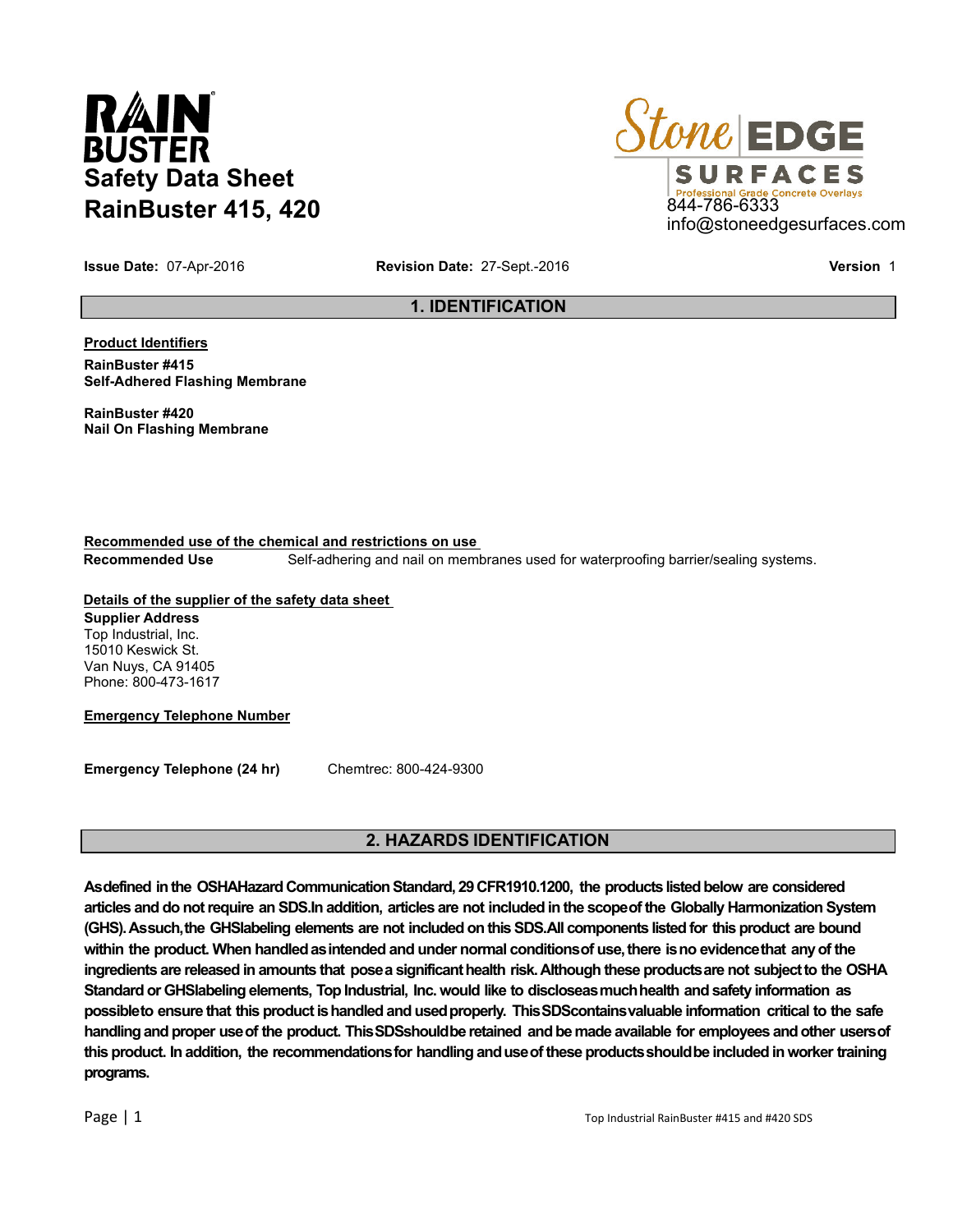**Appearance** Black pliable solid, rubber **Physical State** Solid **Odor** Light Petroleum

#### **Classification**

**Hazards Not Otherwise Classified (HNOC)**

Skin sensitive by some individuals.

#### **Signal Word Warning**

#### **Hazard Statements**

#### Harmful if ingested.

Under extreme and non-normal circumstances such as extensive cutting, grinding and pulverizing, there is some potential exposure to respirable crystalline silica (quartz). Prolonged and frequent exposure to such conditions could in some instances cause silicosis, a fibrosis of the lungs.

#### **Precautionary Statements - Prevention**

Do not handle until all safety precautions have been read and understood Use personal protective equipment as required Wash face, hands and any exposed skin thoroughly after handling Do not eat, drink or smoke when using this product

#### **Precautionary Statements - Response**

If expose concerns exist, get medical advice/attention If ingested, call a POISON CENTER or doctor/medical professional

#### **Precautionary Statements - Storage**

No special precautions are warranted.

# **Precautionary Statements - Disposal**

See Section 13.

# **3. COMPOSITION/INFORMATION ON INGREDIENTS**

**Synonyms** RainBuster #415, RainBuster #420

| <b>Chemical Name</b>                 | <b>CAS No</b> | Weight-%  |
|--------------------------------------|---------------|-----------|
| Petroleum Asphalt                    | 8052-42-4     | 60-70     |
| Calcium Carbonate/Crystalline Silica | 14808-60-7    | $10 - 25$ |
| 1,3-butadiene-styrene block polymer  | 9003-55-8     | $0 - 10$  |
| Petroleum Distillate                 | 64742-65-0    | <5        |

\*Because of product form, exposure to dust or fumes is not expected to occur with normal use.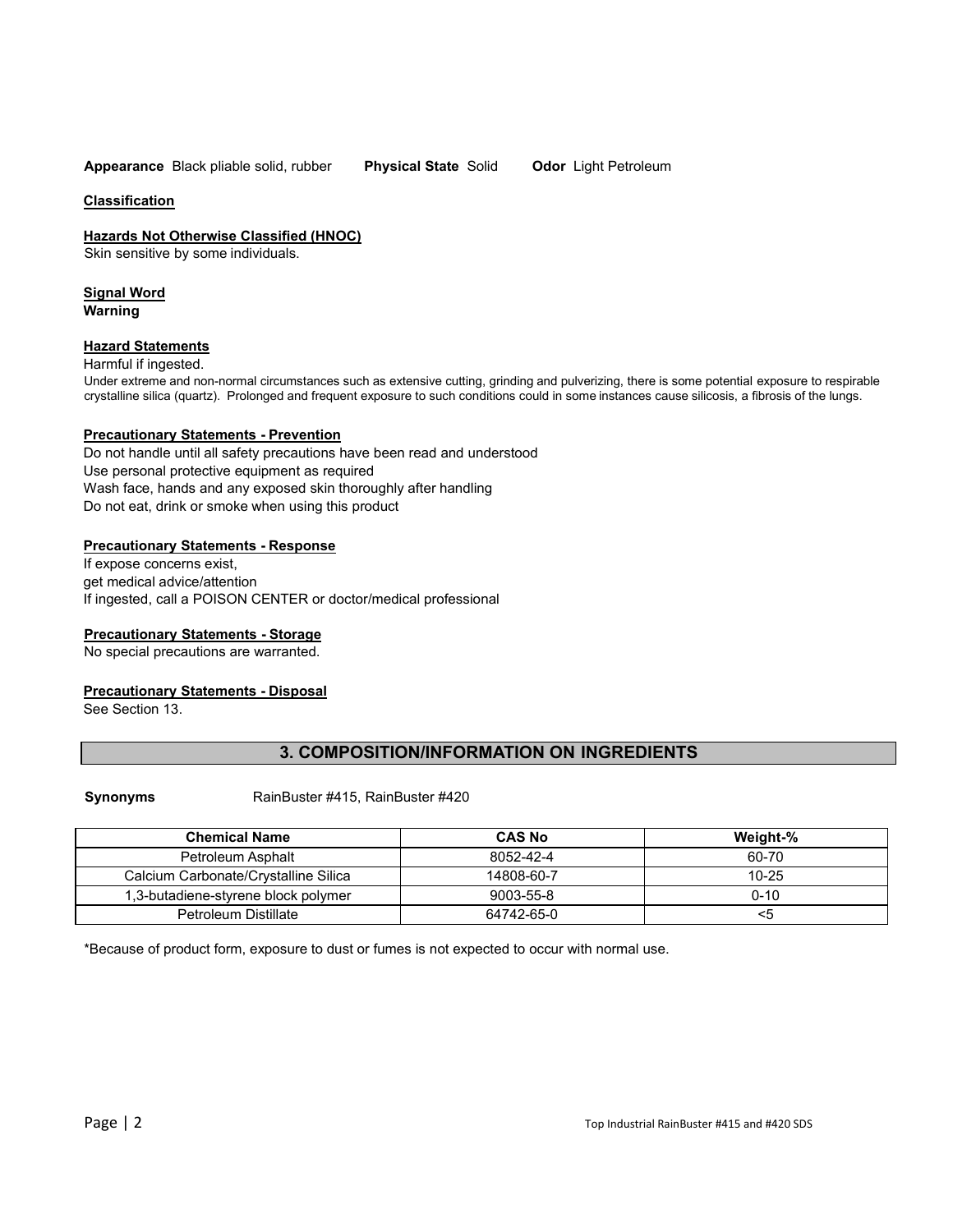# **4. FIRST-AID MEASURES**

| <b>First Aid Measures</b>                             |                                                                                                                                                                |
|-------------------------------------------------------|----------------------------------------------------------------------------------------------------------------------------------------------------------------|
| <b>General Advice</b>                                 | If exposed or concerned: Get medical advice/attention.                                                                                                         |
| <b>Eye Contact</b>                                    | Rinse thoroughly with plenty of water for at least 15 minutes, lifting lower and upper eyelids.<br>Consult a physician.                                        |
| <b>Skin Contact</b>                                   | Wash with soap and water.                                                                                                                                      |
| <b>Inhalation</b>                                     | Remove to fresh air.                                                                                                                                           |
| Ingestion                                             | If ingested: Call a POISON CENTER or doctor/physician if you feel unwell. Rinse mouth.                                                                         |
| <b>Most important symptoms and effects</b>            |                                                                                                                                                                |
| <b>Symptoms</b>                                       | Some individuals find it to be harmful in contact with skin. This may cause a skin<br>irritation or redness.<br>It may aggravate pre-existing skin conditions. |
|                                                       | Indication of any immediate medical attention and special treatment needed                                                                                     |
| <b>Notes to Physician</b>                             | Treat symptomatically.                                                                                                                                         |
|                                                       | <b>5. FIRE-FIGHTING MEASURES</b>                                                                                                                               |
| <b>Suitable Extinguishing Media</b>                   | Carbon dioxide (CO2)                                                                                                                                           |
| <b>Unsuitable Extinguishing Media</b>                 | Not determined.                                                                                                                                                |
| <b>Specific Hazards Arising from the Chemical</b>     | Product is not flammable.                                                                                                                                      |
| <b>Hazardous Combustion Products</b>                  | Carbon monoxide. Sulfur oxides. Various hydrocarbons.                                                                                                          |
| Protective equipment and precautions for firefighters | As in any fire, wear self-contained breathing apparatus pressure<br>demand, MSHA/NIOSH (approved or equivalent) and full protective gear.                      |
|                                                       | <b>6. ACCIDENTAL RELEASE MEASURES</b>                                                                                                                          |
|                                                       | Personal precautions, protective equipment and emergency procedures                                                                                            |

**Personal Precautions** Use personal protective equipment as required. **Environmental Precautions** Avoid release to the environment. See Section 13: DISPOSAL CONSIDERATIONS. See

Section 12 for additional Ecological Information.

# **Methods and material for containment and cleaning up**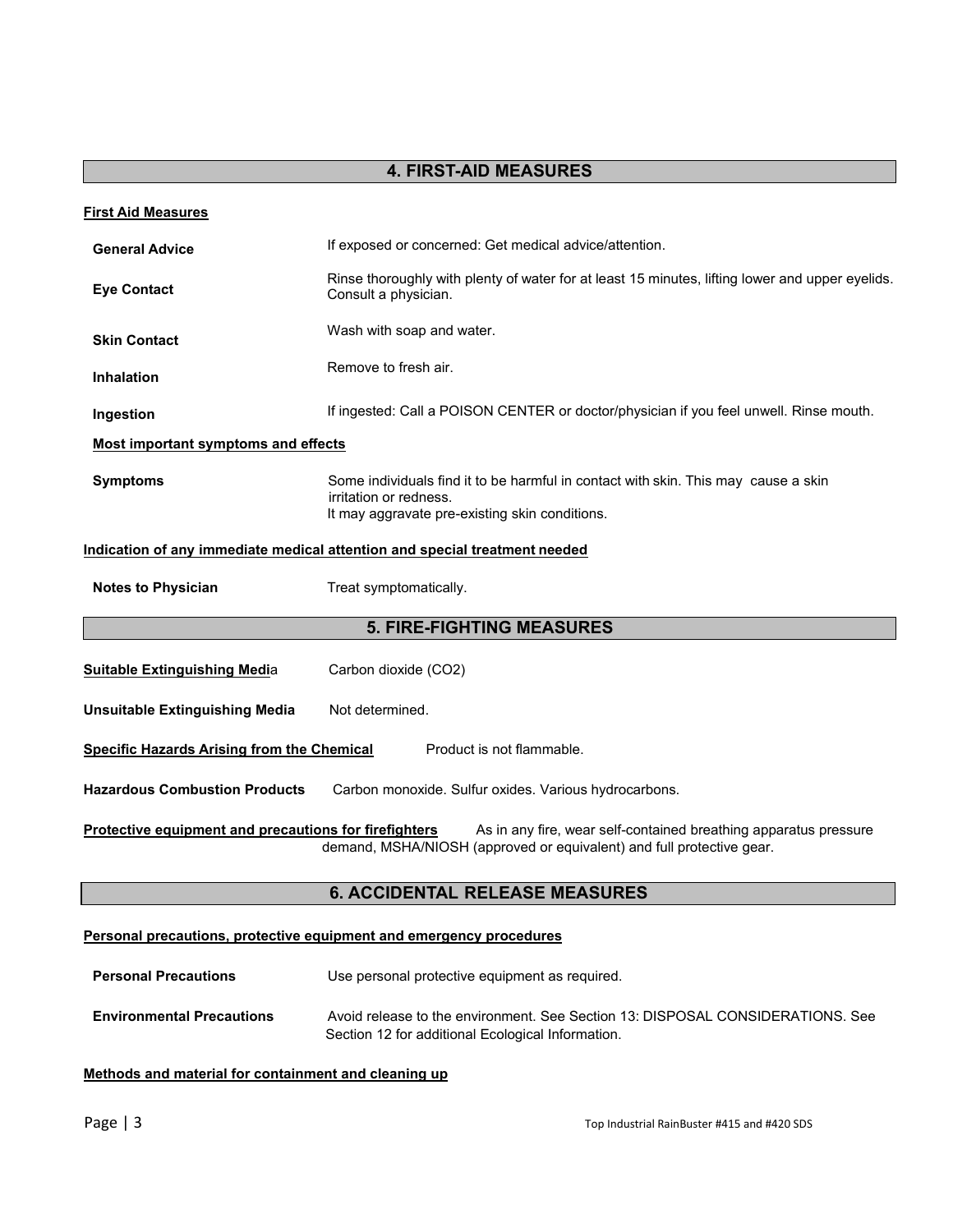**Methods for Containment** Prevent further leakage or spillage if safe to do so.

**Methods for Clean-Up** Clean up in accordance with all applicable regulations. Sweep up, pick up and put into an approved waste container for disposal.

# **7. HANDLING AND STORAGE**

#### **Precautions for safe handling**

# Advice on Safe Handling **Handle in accordance with good industrial hygiene and safety practice. Avoid prolonged** contact with skin, eyes or clothing. Use personal protective equipment as required. . Do not handle until all safety precautions have been read and understood. Wash face, hands, and any exposed skin thoroughly after handling. Do not eat, drink or smoke when using this product.

#### **Conditions for safe storage, including any incompatibilities**

| <b>Storage Conditions</b>     | Keep container tightly closed and store in a cool, dry and well-ventilated place. Store In a<br>secure location. |
|-------------------------------|------------------------------------------------------------------------------------------------------------------|
| <b>Incompatible Materials</b> | None known based on information supplied.                                                                        |

# **8. EXPOSURE CONTROLS/PERSONAL PROTECTION**

#### **Exposure Guidelines**

### **Exposures at these levels are not expected to occur under normal use. These exposure guidelines are provided as a general method for safe workplace monitoring.**

| <b>Chemical Name</b>                               | <b>ACGIH TLV</b>                                                                 | <b>OSHA PEL</b>                                                                                                                                                                                                                              | <b>NIOSH IDLH</b>                                                                 |
|----------------------------------------------------|----------------------------------------------------------------------------------|----------------------------------------------------------------------------------------------------------------------------------------------------------------------------------------------------------------------------------------------|-----------------------------------------------------------------------------------|
| Petroleum Asphalt 8052-42-4                        | TWA: $0.5 \,\mathrm{mq/m^3}$ benzene soluble<br>aerosol fume, inhalable fraction |                                                                                                                                                                                                                                              | Ceiling: $5 \text{ mg/m}^3$ fume 15 min                                           |
| Calcium Carbonate/Crystalline Silica<br>14808-60-7 | TWA: $0.025$ mg/m <sup>3</sup> respirable<br>fraction                            | (vacated) TWA: $0.1 \text{ mg/m}^3$<br>respirable dust<br>$(30)/(%SiO2 + 2)$ mg/m <sup>3</sup> TWA<br>total dust<br>$(250)/(%SiO2 + 5)$ mppcf TWA<br>respirable fraction<br>$(10)/($ %SiO2 + 2) mg/m <sup>3</sup> TWA<br>respirable fraction | IDLH: 50 $mq/m3$ respirable dust<br>TWA: $0.05 \text{ mg/m}^3$ respirable<br>dust |

**Other Information** \*Because of product form, exposure to dust or fumes is not expected to occur in normal use.

#### **Appropriate engineering controls**

**Engineering Controls Apply technical measures to comply with the occupational exposure limits. Eyewash** stations. Safety Showers.

#### **Individual protection measures, such as personal protective equipment**

| <b>Eye/Face Protection</b> | Use approved eye protection to avoid eye contact. Refer to 29 CFR 1910.133 for eye and |  |
|----------------------------|----------------------------------------------------------------------------------------|--|
|                            | face protection regulations.                                                           |  |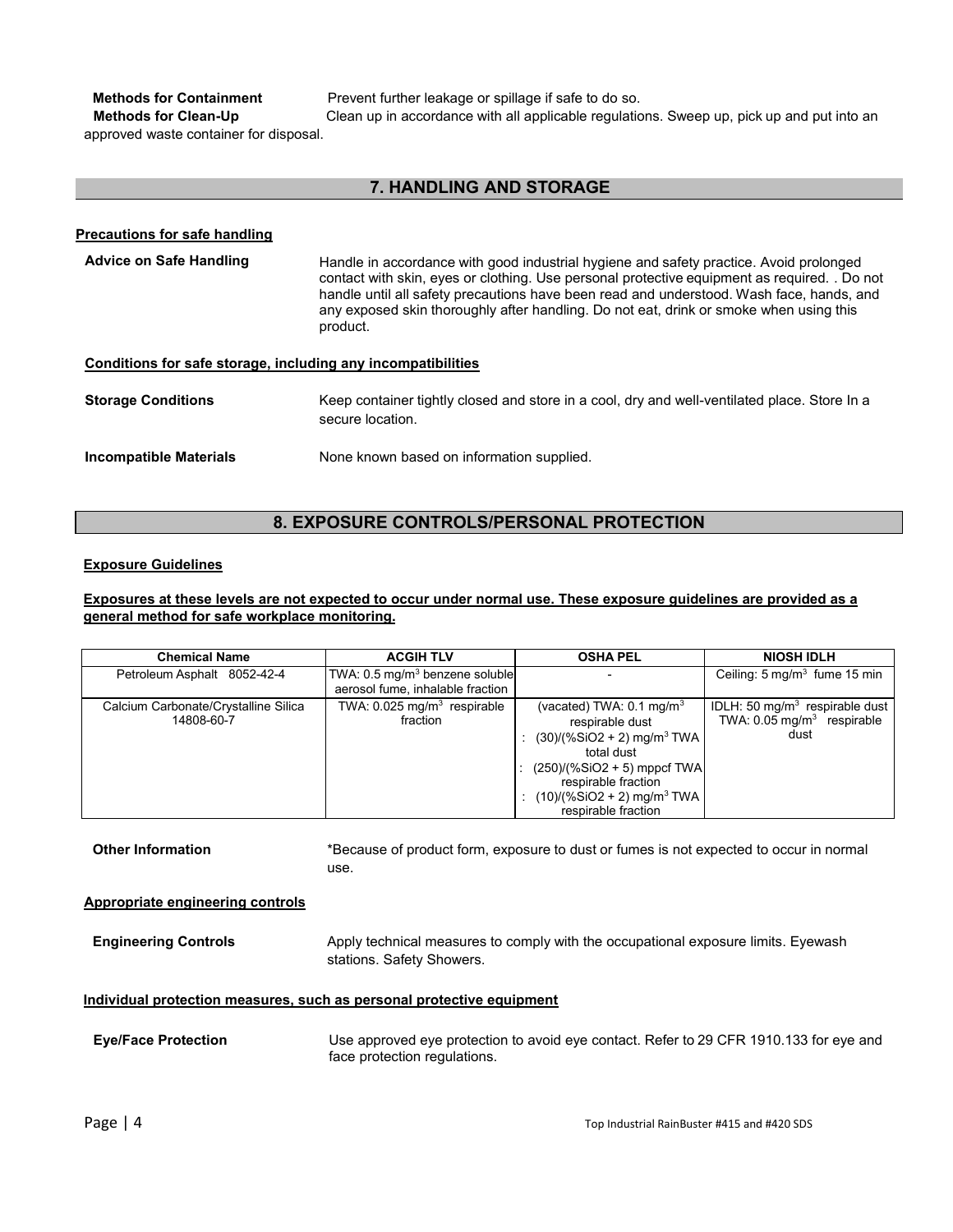| <b>Skin and Body Protection</b>       | Wear normal working gloves of 100% cotton or leather. Refer to 29 CFR 1910.138 for<br>appropriate skin and body protection.                                                                       |
|---------------------------------------|---------------------------------------------------------------------------------------------------------------------------------------------------------------------------------------------------|
| <b>Respiratory Protection</b>         | Ensure adequate ventilation, especially in confined areas. In case of inadequate ventilation<br>wear respiratory protection. Refer to 29 CFR 1910.134 for respiratory protection<br>requirements. |
| <b>General Hygiene Considerations</b> | Handle in accordance with good industrial hygiene and safety practice.                                                                                                                            |

# **9. PHYSICAL AND CHEMICAL PROPERTIES**

# **Information on basic physical and chemical properties**

| <b>Physical State</b><br>Appearance | Solid<br>Black pliable solid, rubber | Odor                  | Light Petroleum |
|-------------------------------------|--------------------------------------|-----------------------|-----------------|
| Color                               | <b>Black</b>                         | <b>Odor Threshold</b> | Not determined  |
| <b>Property</b>                     | <b>Values</b>                        | Remarks • Method      |                 |
| pH                                  | Not applicable                       |                       |                 |
| <b>Melting Point/Freezing Point</b> | Not determined                       |                       |                 |
| <b>Flash Point</b>                  | Not determined                       |                       |                 |
| <b>Evaporation Rate</b>             | Not applicable                       |                       |                 |
| <b>Flammability (Solid, Gas)</b>    | Not determined                       |                       |                 |
| <b>Upper Flammability Limits</b>    | Not determined                       |                       |                 |
| <b>Lower Flammability Limit</b>     | Not determined                       |                       |                 |
| <b>Vapor Pressure</b>               | Not applicable                       |                       |                 |
| <b>Vapor Density</b>                | Not applicable                       |                       |                 |
| <b>Specific Gravity</b>             | Not determined                       |                       |                 |
| <b>Water Solubility</b>             | Insoluble in water                   |                       |                 |
| Solubility in other solvents        | Not determined                       |                       |                 |
| <b>Partition Coefficient</b>        | Not determined                       |                       |                 |
| <b>Auto-ignition Temperature</b>    | Not determined                       |                       |                 |
| <b>Decomposition Temperature</b>    | Not determined                       |                       |                 |
| <b>Kinematic Viscosity</b>          | Not applicable                       |                       |                 |
| <b>Dynamic Viscosity</b>            | Not applicable                       |                       |                 |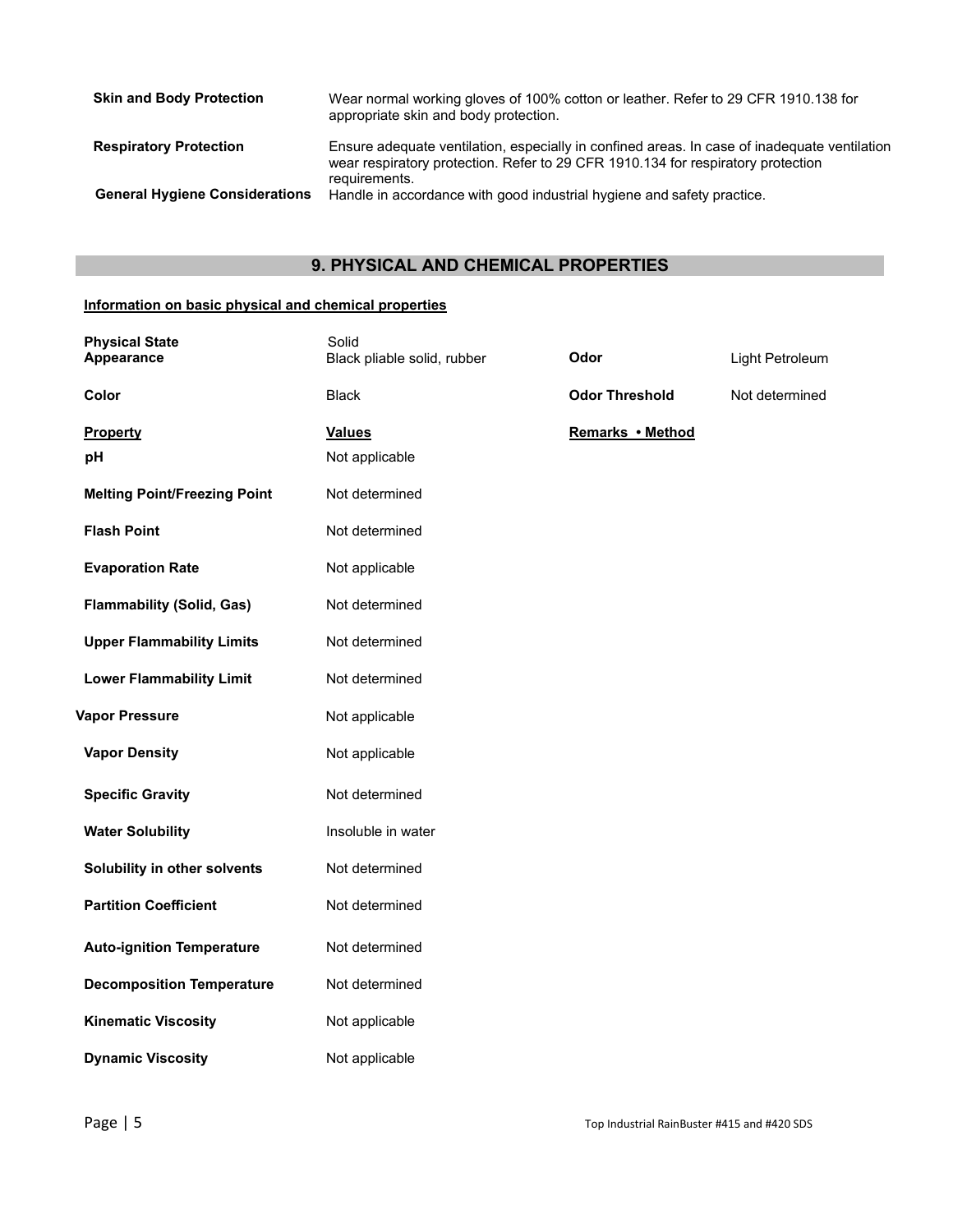| <b>Explosive Properties</b> | Not an explosive  |
|-----------------------------|-------------------|
| <b>Oxidizing Properties</b> | Not applicable    |
| <b>VOC Content</b>          | $0.0 \text{ a/l}$ |

# **10. STABILITY AND REACTIVITY**

| <b>Reactivity</b>                         | Not reactive under normal conditions.                                                                                 |
|-------------------------------------------|-----------------------------------------------------------------------------------------------------------------------|
| <b>Chemical Stability</b>                 | Stable under recommended storage conditions.                                                                          |
| <b>Possibility of Hazardous Reactions</b> | None under normal processing.                                                                                         |
| <b>Hazardous Polymerization</b>           | Hazardous polymerization does not occur.                                                                              |
| <b>Conditions to Avoid</b>                | Temperatures over 400°F may cause resin degradation. Keep out of reach of<br>children. See Sec. 7 Handling & Storage. |
| <b>Incompatible Materials</b>             | None known based on information supplied.                                                                             |
| <b>Hazardous Decomposition Products</b>   | Carbon monoxide. Various hydrocarbons. Sulfur oxides.                                                                 |

# **11. TOXICOLOGICAL INFORMATION**

## **Information on likely routes of exposure**

| <b>Product Information</b> |                                                                       |
|----------------------------|-----------------------------------------------------------------------|
| <b>Eve Contact</b>         | Avoid contact with eyes.                                              |
| <b>Skin Contact</b>        | May be harmful in prolonged contact<br>with skin in some individuals. |
| <b>Inhalation</b>          | Not an expected route of exposure.                                    |
| Ingestion                  | Harmful if ingested                                                   |

# **Component Information**

| <b>Chemical Name</b>                       | Oral LD50            | Dermal LD50             | <b>Inhalation LC50</b>   |
|--------------------------------------------|----------------------|-------------------------|--------------------------|
| Petroleum Asphalt 8052-42-4                | $>$ 5000 mg/kg (Rat) | $>$ 2000 mg/kg (Rabbit) | $\overline{\phantom{0}}$ |
| Calcium<br>Carbonate/Crystalline<br>Silica | $=$ 500 mg/kg (Rat)  |                         | -                        |
| 14808-60-7                                 |                      |                         |                          |

\*Because of product form, exposure to dust or fumes is not expected to occur in normal use.

# **Information on physical, chemical and toxicological effects**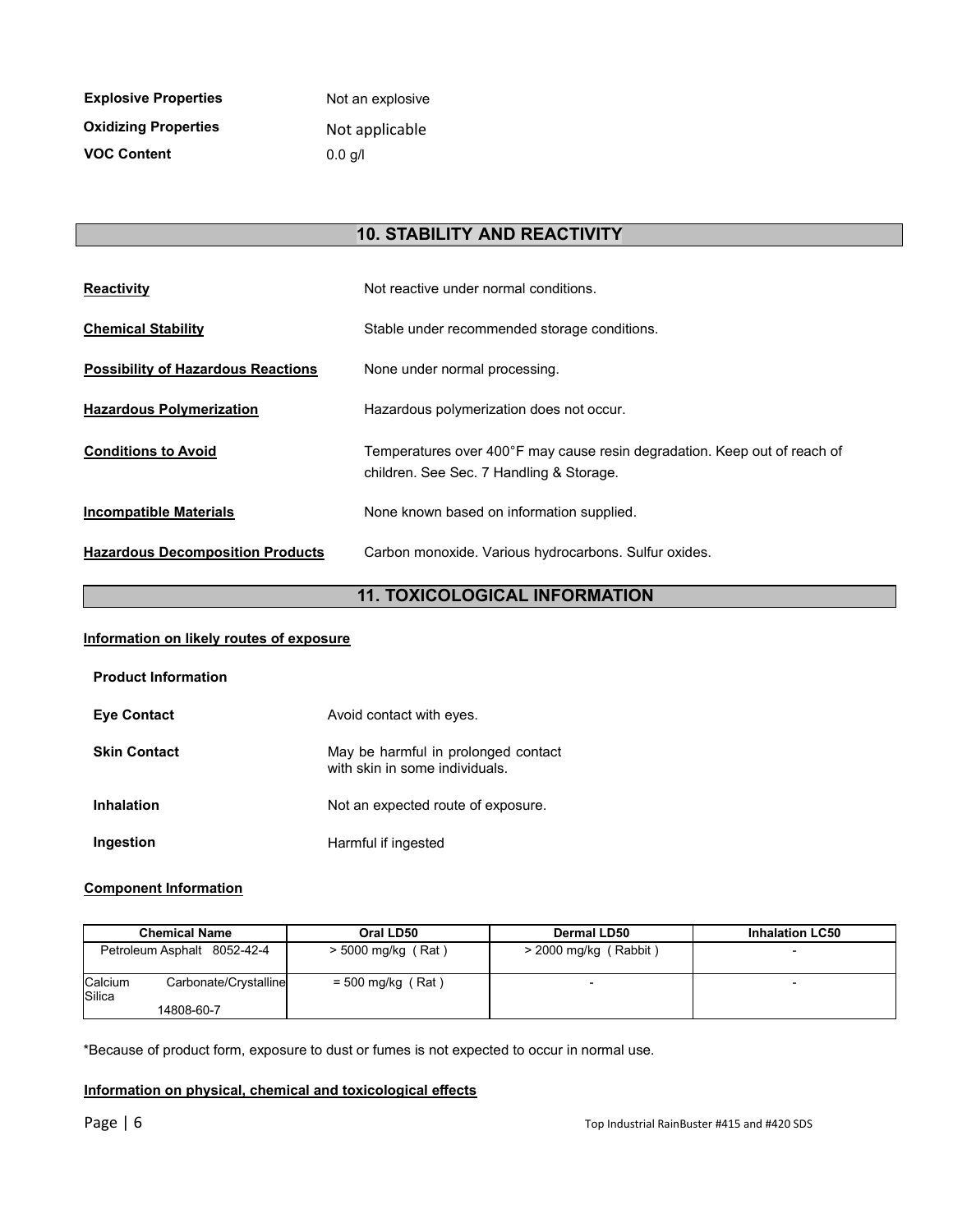**Numerical measures of toxicity** Not determined

I

**Symptoms** Please see section 4 of this SDS for symptoms.

|                                | <b>12. ECOLOGICAL INFORMATION</b>                                                                                                                                                                                                     |
|--------------------------------|---------------------------------------------------------------------------------------------------------------------------------------------------------------------------------------------------------------------------------------|
| <b>Ecotoxicity</b>             | The product is not classified as environmentally hazardous.                                                                                                                                                                           |
| <b>Component Information</b>   |                                                                                                                                                                                                                                       |
|                                | <b>13. DISPOSAL CONSIDERATIONS</b>                                                                                                                                                                                                    |
| <b>Waste Treatment Methods</b> |                                                                                                                                                                                                                                       |
| <b>Disposal of Wastes</b>      | Disposal should be in accordance with applicable regional, national and local laws and<br>regulations. This product is not regulated as a hazardous waste by the U.S. EPA under<br>the Resource Conservation and Recovery Act (RCRA). |
|                                | <b>14. TRANSPORT INFORMATION</b>                                                                                                                                                                                                      |
| <b>Note</b>                    | Please see current shipping paper for most up to date shipping information,<br>including exemptions and special circumstances.                                                                                                        |
| <u>DOT</u>                     | Not regulated                                                                                                                                                                                                                         |
| <u>IATA</u>                    | Not regulated                                                                                                                                                                                                                         |
| IMDG                           | Not regulated                                                                                                                                                                                                                         |
|                                |                                                                                                                                                                                                                                       |

# **15. REGULATORY INFORMATION**

# **International Inventories**

| <b>Chemical Name</b>                    | <b>TSCA</b> | <b>DSL</b> | <b>NDSL</b> | <b>EINECS</b> | <b>ELINCS</b> | <b>ENCS</b> | <b>IECSC</b> | <b>KECL</b> | <b>PICCS</b> | <b>AICS</b> |
|-----------------------------------------|-------------|------------|-------------|---------------|---------------|-------------|--------------|-------------|--------------|-------------|
| Petroleum Asphalt                       | Present     |            |             | Present       |               | Present     | X            | Present     |              | ⌒           |
| Calcium<br>Carbonate/Crystalline Silica | Present     |            |             | Present       |               | Present     |              | Present     |              |             |
| 1,3-butadiene-styrene block<br>polymer  | Present     |            |             |               |               | Present     |              | Present     |              |             |

#### **Legend:**

*TSCA - United States Toxic Substances Control Act Section 8(b) Inventory*

*DSL/NDSL - Canadian Domestic Substances List/Non-Domestic Substances List*

*EINECS/ELINCS - European Inventory of Existing Chemical Substances/European List of Notified Chemical Substances*

*ENCS - Japan Existing and New Chemical Substances*

*IECSC - China Inventory of Existing Chemical Substances*

*KECL - Korean Existing and Evaluated Chemical Substances*

*PICCS - Philippines Inventory of Chemicals and Chemical Substances*